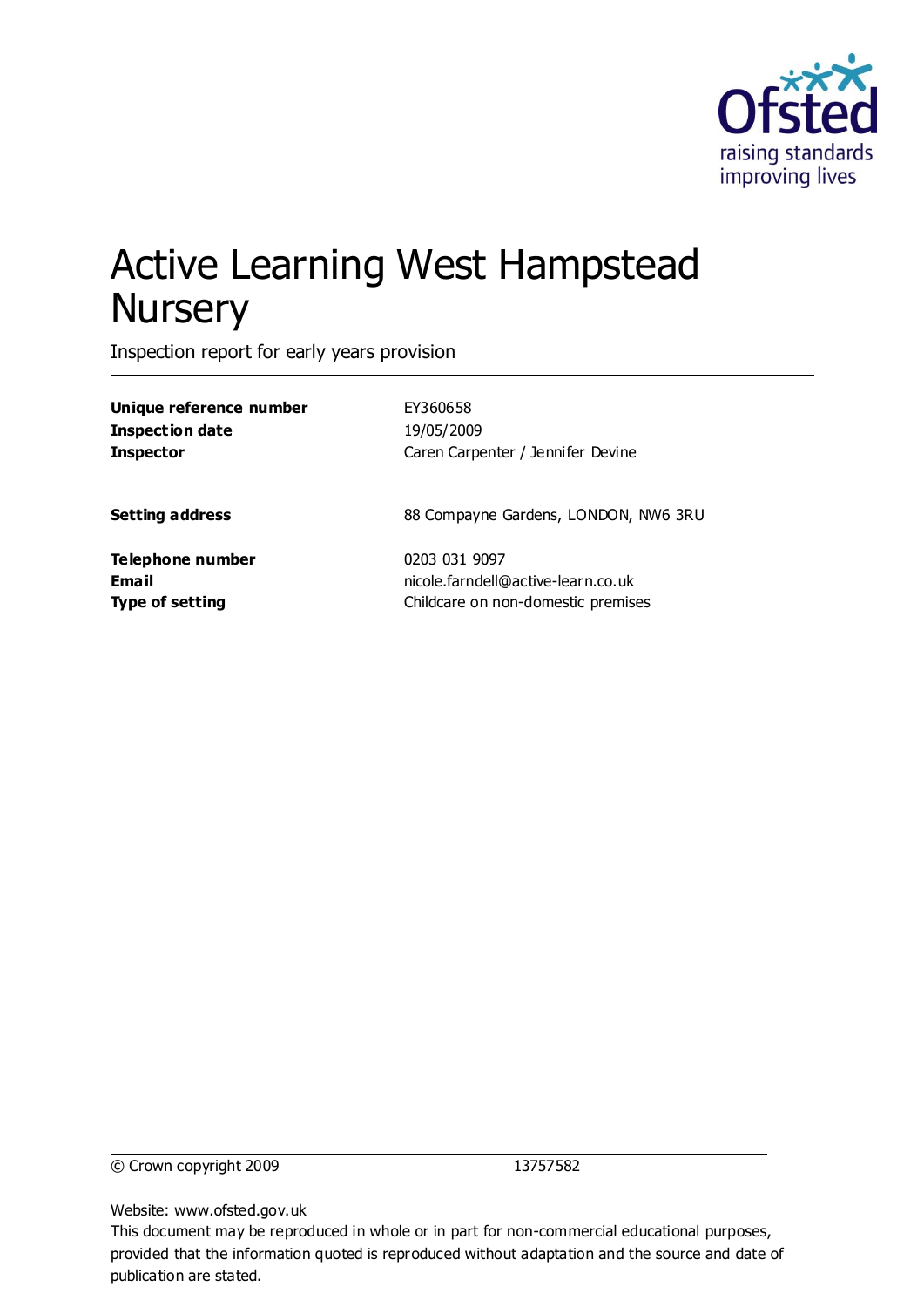#### **Introduction**

This inspection was carried out by Ofsted under Sections 49 and 50 of the Childcare Act 2006 on the quality and standards of the registered early years provision. 'Early years provision' refers to provision regulated by Ofsted for children from birth to 31 August following their fifth birthday (the early years age group). The registered person must ensure that this provision complies with the statutory framework for children's learning, development and welfare, known as the *Early* Years Foundation Stage.

The provider must provide a copy of this report to all parents with children at the setting where reasonably practicable. The provider must provide a copy of the report to any other person who asks for one, but may charge a fee for this service (The Childcare (Inspection) Regulations 2008 regulations 9 and 10).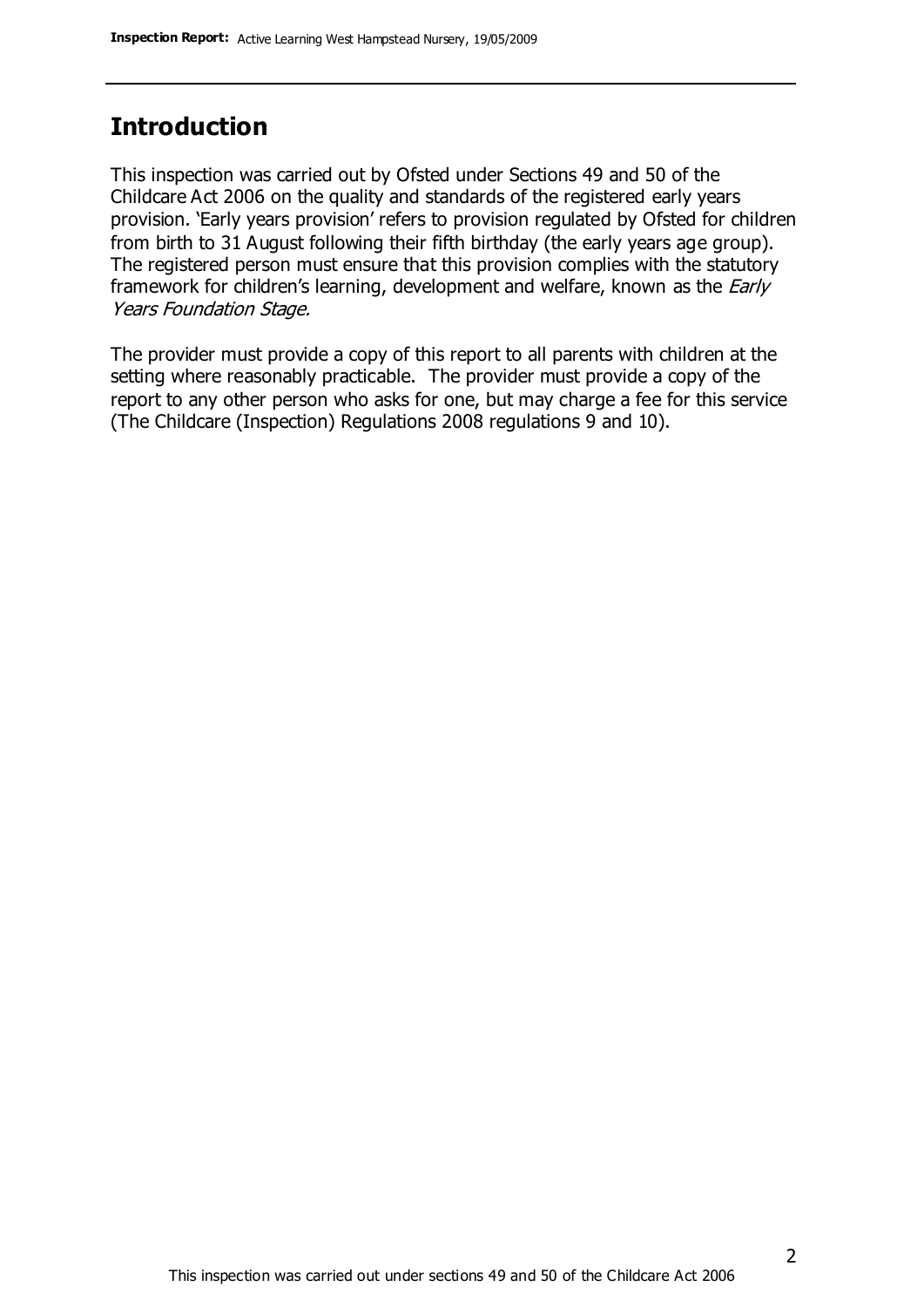## **Description of the setting**

Active Learning West Hampstead Nursery is run by the Active Learning Childcare Company. The nursery was registered in 2008. The nursery operates from the ground and lower ground floor on a purpose built premises, in West Hampstead, within the London borough of Camden. Children have access to 12 rooms.

Access to the premises is via seven steps up to the door. There is a secure enclosed garden for outdoor play. The setting is open each week day from 07.30 to 18.30 for 51 weeks of the year.

The group is registered for a maximum of 110 children aged three months to five years. There are currently 97 children on roll, in the early years age group. The setting is registered on the Early Years Register. The nursery supports children with learning difficulties and/or disabilities and children who speak English as an additional language.

The nursery currently employs 41 members of staff, of these 33 hold appropriate early years qualifications. The group employs a chef and a chef assistant. The setting receives support from the local early years advisory team.

### **Overall effectiveness of the early years provision**

Overall the quality of the provision is satisfactory. Children make good progress towards the early learning goals. However, staffing arrangements are not organised efficiently to ensure safety and to meet the needs of all the children at all times. All children are valued as individuals and are warmly welcome into the setting. Policies and procedures promote an inclusive provision for children and children with learning difficulties and/or disabilities are well supported. Selfevaluation is in the early stages and the setting has identified some areas for improvement.

#### **What steps need to be taken to improve provision further?**

To further improve the early years provision the registered person should:

- continue to develop methods for evaluation of activities to enable staff to assess if learning intentions have been met
- improve opportunities to enable children to have free access to outdoor play at all times
- practise regular emergency evacuation with the children to help ensure their safety.

To fully meet the specific requirements of the EYFS, the registered person must:

ensure that staffing arrangements are organised to ensure safety and meet the needs of all the children at 12/06/2009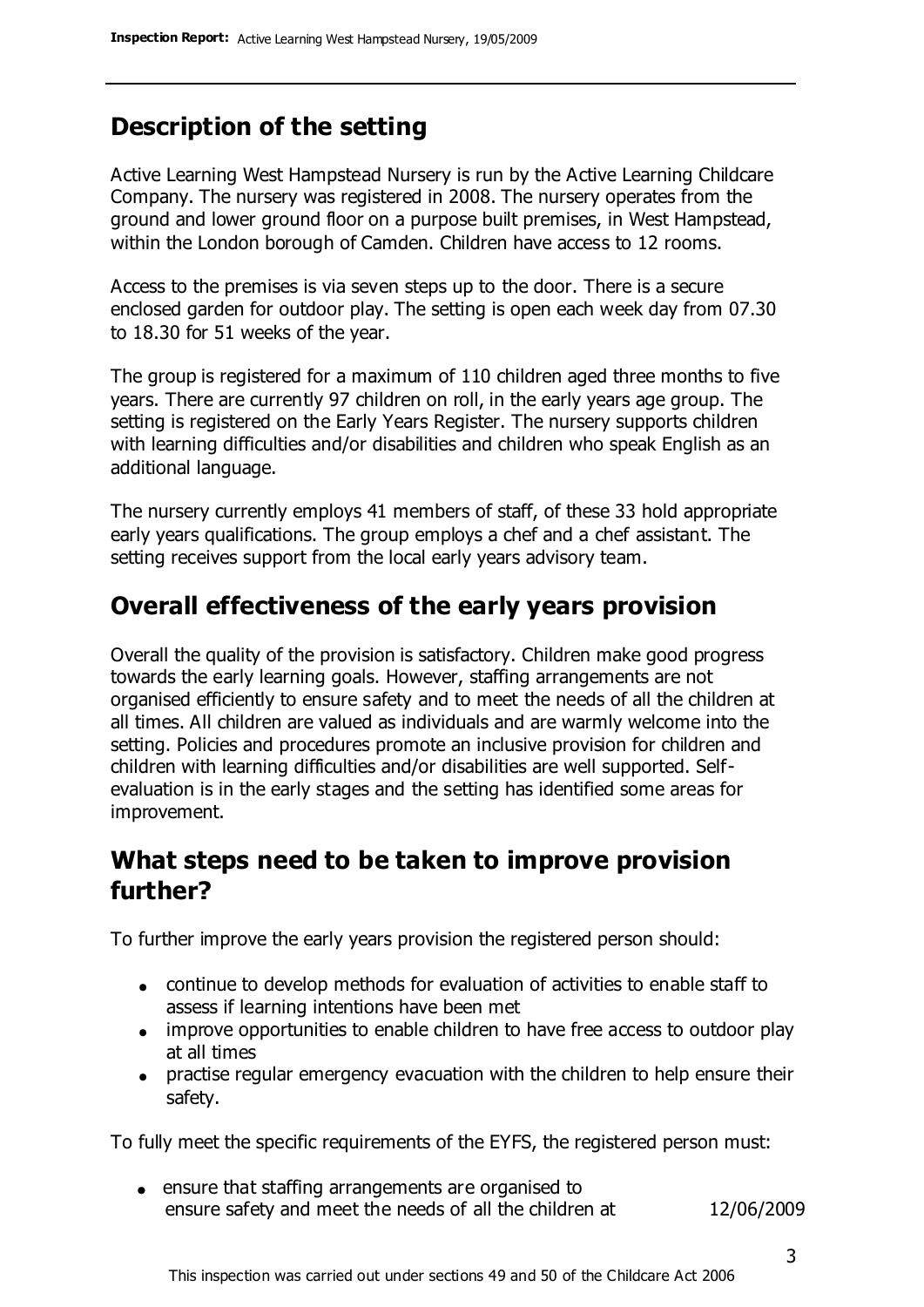all times(W2.3 Suitable people).

### **The leadership and management of the early years provision**

There are clear policies and procedures in place to protect children from harm. For example, sound recruitment and vetting procedures ensure that staff are suitable to work with children. Safeguarding procedures are in place and are in line with the Local Safeguarding Children Board. Effective security procedures ensure that children are safe and secure. Children play safely, both indoors and out. Staff are vigilant in carrying out regular risk assessments and daily safety checks to ensure that children are safe in all areas of the setting. However, fire drill practices are not carried out regularly to ensure that children and staff are aware of the emergency evacuation procedure.

Although, children are forming loving and secure relationships with the staff, there are times due to the deployment of staff and the size of the group, staff are unable to fully meet the younger children's individual needs.

Staff organise the daily routine to ensure that there is a balance of adult-led and child-initiated activities through indoor play. Although, children have some opportunities to participate in outdoor play, this is available to them at set times and not fully allowing them to freely access outdoor play as they wish throughout the session.

Systems to monitor and evaluate the provision are in process of being further developed. The manager has a development plan in place in order to make changes and improvements that will have positive outcomes for children. For example, to continue to build healthy relationships with parents during organised evenings and workshops.

There is active involvement of all the staff in their planning meetings to discuss their ideas. Regular appraisal meetings with staff enable them to identify their own training development needs and monitor their performance.

The setting works effectively in partnership with parents and is proactive in identifying any additional help required for the children. Staff seek appropriate support from other professional agencies to ensure that each child benefits from a positive experience. Staff ensure that parents provide detailed written information about their children's individual needs including any disabilities, learning difficulties, medical or cultural and linguistic requirements. In addition, home cultures and beliefs are celebrated and staff use key words in their home languages to communicate effectively with the children. Children's individual needs are further met from using the quality range of equipment and resources in the well equipped sensory room. Parents are provided with good opportunities to attend regular parents meetings to meet with staff to discuss their children's achievements. In addition, parents are well informed about the setting and what their children do for example, through regular email, daily chats, displays including notices forum and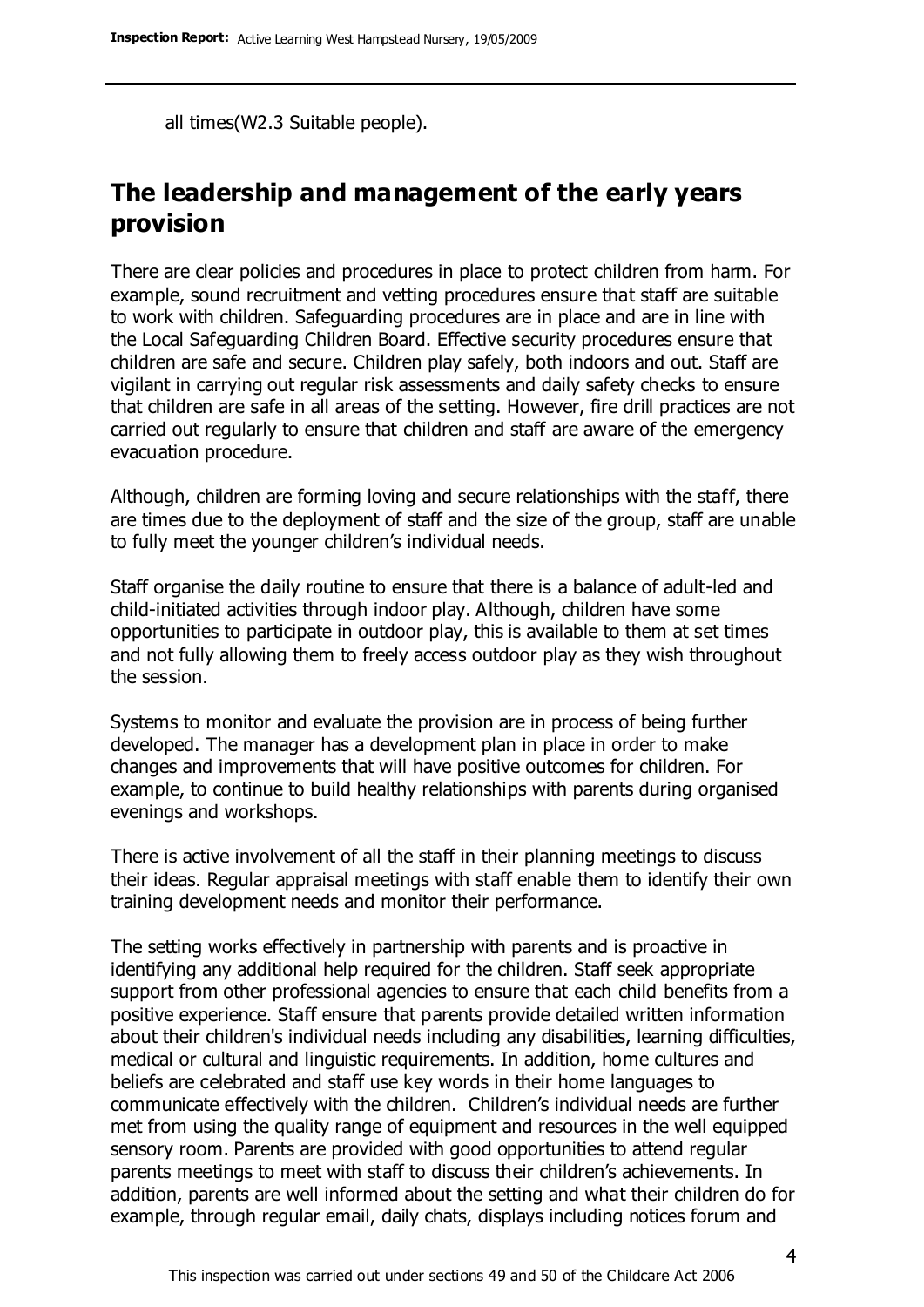daily record provided for very young children. This helps them to be effective partners in their children's learning. Parents say they are pleased that their children are happy and are making good progress in their learning and development.

#### **The quality and standards of the early years provision**

Children make good progress towards the early learning goals and enjoy their time in the setting. The growing understanding of the Early Years Foundation Stage and the early learning goals enables staff to help children make this good progress.

The planning is flexible, responding to children's individual interests, their starting points and their capabilities. In addition, staff effectively plan for individual children with the use of observations and assessments. Children's art work and drawings are displayed in their files and parents are welcome to view and contribute any significant information to support their children's development. The planning of the learning environment is linked to the six areas of learning and enables children to play freely and spontaneously. However, activities are not evaluated consistently to ensure that the learning intentions are achieved.

Rooms are organised to allow older children to move from studio to studio and to participate in a wide range of exciting, challenging and interesting activities, such as active performing arts, music dance, drama, science and discovery.

Babies enjoy exploring treasure baskets as well as discovering and investigating the delightful sensory room. For example, they are developing a range of sensory skills, as they look and touch a range of colourful equipment. Staff provide good support and spend quality time supporting babies' play experiences. They sit together for their lunch at small tables and chairs which enables them to develop socially.

Children use language confidently, including those who speak English as an additional language, as a result of effective support systems, activities and spontaneous discussions. For example, they sit on the floor in preparation for a music activity and share their weekend news about visiting the toy museum and their time playing in the park. In addition, children are developing their early writing skills, they have good opportunities to write for different purposes and have good access to a range of writing resources which they select independently.

Children have good opportunities to make sense of the world and are able to participate in a wide range of activities that encourage their interest and curiosity. For example, they enjoy exploring, investigating and learning about the different planets, such as Pluto, Mercury, Earth and Mars and travelling to space on a space shuttle. In addition, they have good access to use information and communication technology to support their learning and to help them develop skills that contribute to their future economic well-being.

Children enjoy themselves during music session. They sing a range of songs, listen to staff playing the piano and show their delight playing their chosen musical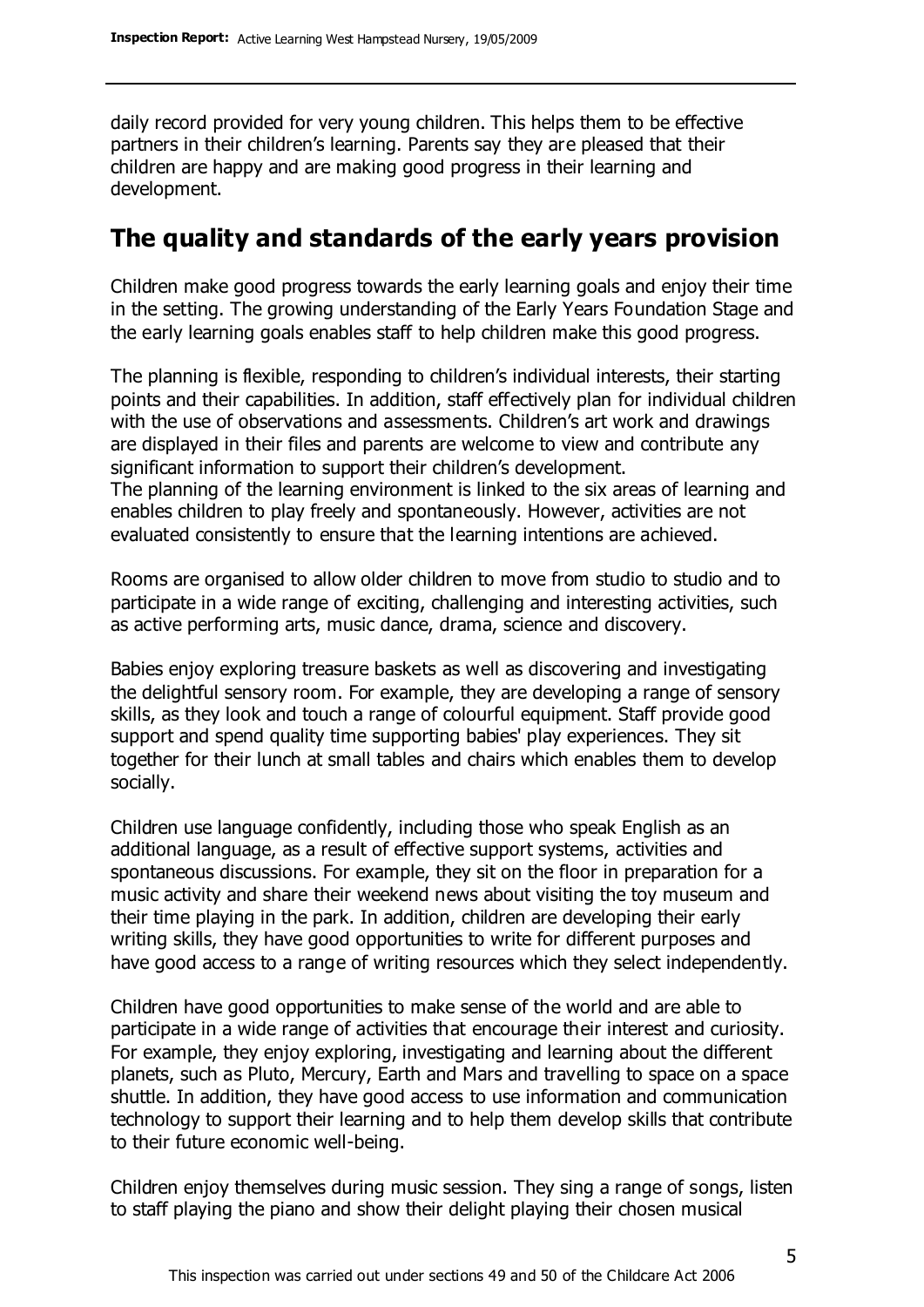instruments and move excitedly to the rhythm of the music around the room.

Children are encouraged to develop a healthy lifestyle through the provision of healthy and nutritious organic meals and snacks that support their individual dietary needs. For example, they enjoy eating a selection of fresh fruits daily and freshly prepared meals such as rice, mixed vegetables and fish. Children have good access to fresh drinking water which they can help themselves to when they are thirsty.

Children are well behaved because they are actively engaged in the interesting activities provided which are aimed at their individual interests. They learn to share and take turns and are considerate of each other as they build friendships with their peers and share warm and caring relationships with staff. Staff regularly praise and use positive language which promotes their self-esteem and confidence. Children are encouraged to develop a positive self-image. Staff are working well with parents to help children develop an understanding of their own cultures and those of others.